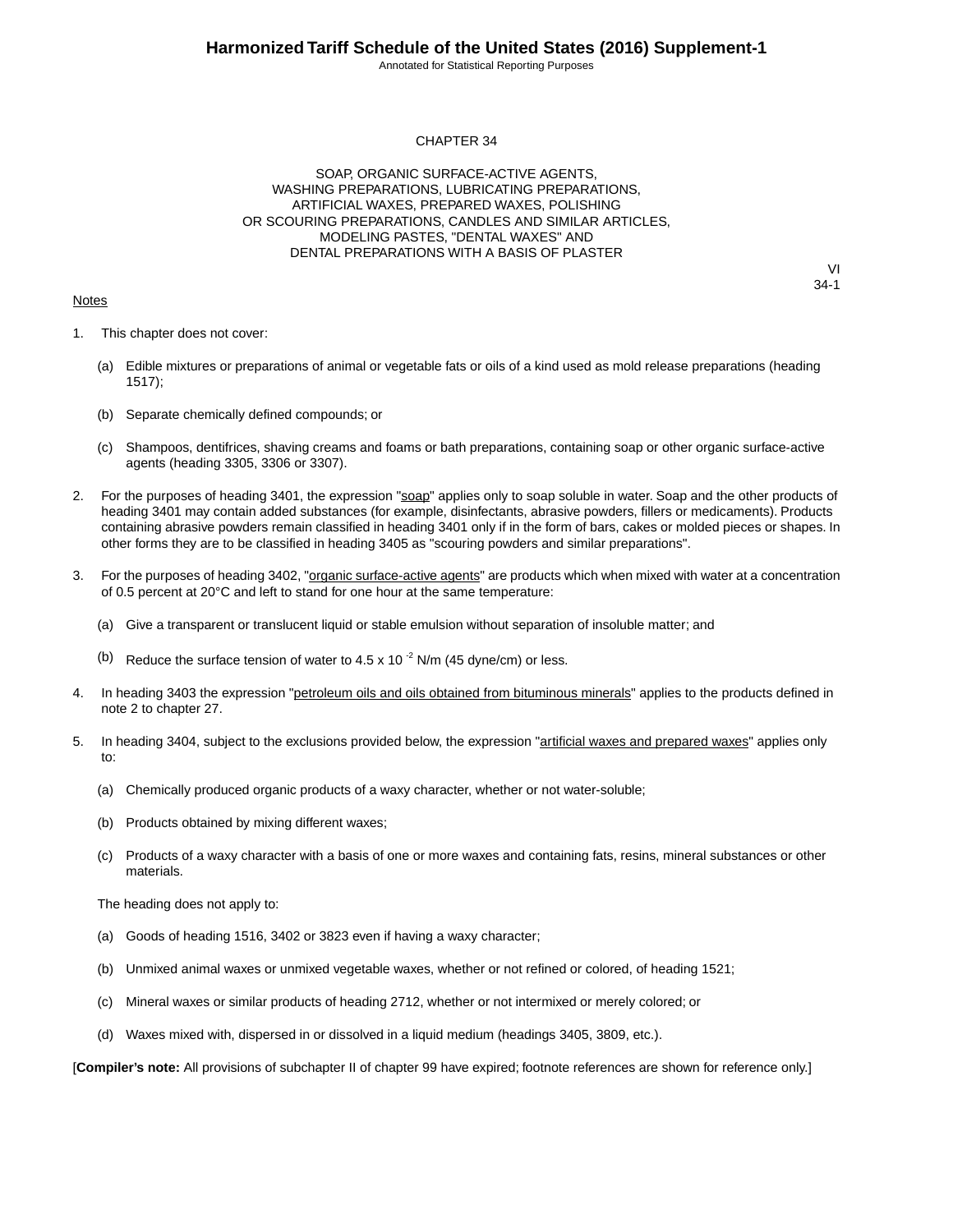Annotated for Statistical Reporting Purposes

| Heading/                 | Stat.       |                                                                                                                                                                                                                                                                                                                                                                                                                                                                                                                                                                                                                                                                        | Unit           |            | Rates of Duty                                                                         |                               |
|--------------------------|-------------|------------------------------------------------------------------------------------------------------------------------------------------------------------------------------------------------------------------------------------------------------------------------------------------------------------------------------------------------------------------------------------------------------------------------------------------------------------------------------------------------------------------------------------------------------------------------------------------------------------------------------------------------------------------------|----------------|------------|---------------------------------------------------------------------------------------|-------------------------------|
| Subheading               | Suf-<br>fix | <b>Article Description</b>                                                                                                                                                                                                                                                                                                                                                                                                                                                                                                                                                                                                                                             | of<br>Quantity | General    | Special                                                                               | $\overline{2}$                |
| 3401                     |             | Soap; organic surface-active products and preparations for<br>use as soap, in the form of bars, cakes, molded pieces or<br>shapes, whether or not containing soap; organic surface-active<br>products and preparations for washing the skin, in the form of<br>liquid or cream and put up for retail sale, whether or not<br>containing soap; paper, wadding, felt and nonwovens,<br>impregnated, coated or covered with soap or detergent:<br>Soap and organic surface-active products and<br>preparations, in the form of bars, cakes, molded pieces or<br>shapes, and paper, wadding, felt and nonwovens,<br>impregnated, coated or covered with soap or detergent: |                |            |                                                                                       |                               |
| 3401.11<br>3401.11.10 00 |             | For toilet use (including medicated products):                                                                                                                                                                                                                                                                                                                                                                                                                                                                                                                                                                                                                         |                |            |                                                                                       | 15%                           |
| 3401.11.50 00            |             |                                                                                                                                                                                                                                                                                                                                                                                                                                                                                                                                                                                                                                                                        |                |            |                                                                                       | $4.4¢/kg + 30%$               |
| 3401.19.00               | 00          |                                                                                                                                                                                                                                                                                                                                                                                                                                                                                                                                                                                                                                                                        |                |            |                                                                                       | $4.4¢/kg + 15%$               |
| 3401.20.00 00            |             |                                                                                                                                                                                                                                                                                                                                                                                                                                                                                                                                                                                                                                                                        |                |            |                                                                                       | $4.4¢/kg + 30%$               |
| 3401.30<br>3401.30.10 00 |             | Organic surface-active products and preparations for<br>washing the skin, in the form of liquid or cream and put up<br>for retail sale, whether or not containing soap:<br>Containing any aromatic or modified aromatic                                                                                                                                                                                                                                                                                                                                                                                                                                                |                |            | Free (A, AU, BH,<br>CA, CL, CO, D, E,                                                 | $15.4 \text{C/kg} +$<br>53.5% |
|                          |             |                                                                                                                                                                                                                                                                                                                                                                                                                                                                                                                                                                                                                                                                        |                |            | IL, JO, K, KR, MA,<br>MX, OM, P, PA,<br>PE, SG)                                       |                               |
| 3401.30.50               | 00          |                                                                                                                                                                                                                                                                                                                                                                                                                                                                                                                                                                                                                                                                        |                |            |                                                                                       | 25%                           |
| 3402<br>3402.11          |             | Organic surface-active agents (other than soap); surface-active<br>preparations, washing preparations (including auxiliary washing<br>preparations) and cleaning preparations, whether or not<br>containing soap, other than those of heading 3401:<br>Organic surface-active agents, whether or not put up for<br>retail sale:<br>Anionic:                                                                                                                                                                                                                                                                                                                            |                |            |                                                                                       |                               |
|                          |             | Aromatic or modified aromatic:                                                                                                                                                                                                                                                                                                                                                                                                                                                                                                                                                                                                                                         |                |            |                                                                                       |                               |
| 3402.11.20               | 00          | Linear alkylbenzene sulfonic acid and linear                                                                                                                                                                                                                                                                                                                                                                                                                                                                                                                                                                                                                           |                |            | Free (A, AU, BH,<br>CA, CL, CO, D, E,<br>IL, JO, KR, MA,<br>MX, OM, P, PA,<br>PE, SG) | $15.4 \text{C/kg} +$<br>52.5% |
| 3402.11.40 00            |             |                                                                                                                                                                                                                                                                                                                                                                                                                                                                                                                                                                                                                                                                        |                |            | Free (A, AU, BH,                                                                      | $15.4 \text{c/kg} +$          |
|                          |             |                                                                                                                                                                                                                                                                                                                                                                                                                                                                                                                                                                                                                                                                        |                |            | CA, CL, CO, D, E,<br>IL, JO, KR, MA,<br>MX, OM, P, PA,<br>PE, SG)                     | 52.5%                         |
| 3402.11.50               |             |                                                                                                                                                                                                                                                                                                                                                                                                                                                                                                                                                                                                                                                                        |                | $3.7\%$ 1/ | Free (A, AU, BH,<br>CA, CL, CO, D, E,<br>IL, JO, KR, MA,<br>MX, OM, P, PA,<br>PE, SG) | 25%                           |
|                          | 10          |                                                                                                                                                                                                                                                                                                                                                                                                                                                                                                                                                                                                                                                                        |                |            |                                                                                       |                               |
|                          | 20          |                                                                                                                                                                                                                                                                                                                                                                                                                                                                                                                                                                                                                                                                        |                |            |                                                                                       |                               |
|                          | 50          |                                                                                                                                                                                                                                                                                                                                                                                                                                                                                                                                                                                                                                                                        | l kg           |            |                                                                                       |                               |
|                          |             |                                                                                                                                                                                                                                                                                                                                                                                                                                                                                                                                                                                                                                                                        |                |            |                                                                                       |                               |

VI 34-2

1/ See heading 9902.34.01.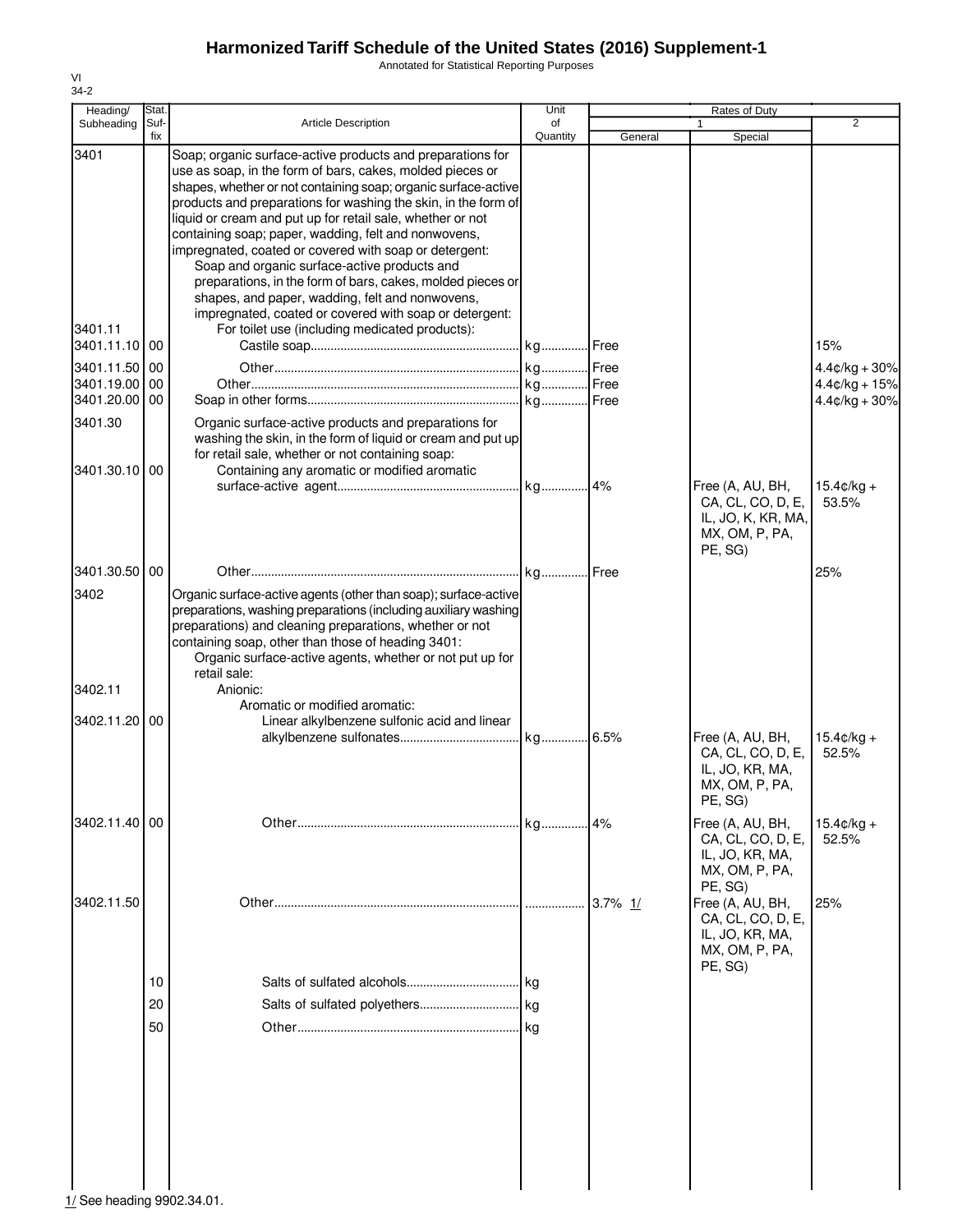Annotated for Statistical Reporting Purposes

| Heading/                 | Stat.       |                                                                                                                                                                                                                                                                                                                                                            | Unit           |         | Rates of Duty                                                                            |                               |
|--------------------------|-------------|------------------------------------------------------------------------------------------------------------------------------------------------------------------------------------------------------------------------------------------------------------------------------------------------------------------------------------------------------------|----------------|---------|------------------------------------------------------------------------------------------|-------------------------------|
| Subheading               | Suf-<br>fix | <b>Article Description</b>                                                                                                                                                                                                                                                                                                                                 | of<br>Quantity | General | 1<br>Special                                                                             | $\overline{2}$                |
| 3402 (con.)<br>3402.12   |             | Organic surface-active agents (other than soap); surface-active<br>preparations, washing preparations (including auxiliary washing<br>preparations) and cleaning preparations, whether or not<br>containing soap, other than those of heading 3401: (con.)<br>Organic surface-active agents, whether or not put up for<br>retail sale: (con.)<br>Cationic: |                |         |                                                                                          |                               |
| 3402.12.10 00            |             |                                                                                                                                                                                                                                                                                                                                                            |                |         | Free (A, AU, BH,<br>CA, CL, CO, D, E,<br>IL, JO, KR, MA,<br>MX, OM, P, PA,<br>PE, SG)    | $15.4 \text{C/kg} +$<br>53.5% |
| 3402.12.50 00            |             |                                                                                                                                                                                                                                                                                                                                                            |                |         | Free (A, AU, BH,<br>CA, CL, CO, D, E,<br>IL, JO, KR, MA,<br>MX, OM, P, PA,<br>PE, SG)    | $16.5¢/kg +$<br>30%           |
| 3402.13<br>3402.13.10 00 |             | Nonionic:                                                                                                                                                                                                                                                                                                                                                  |                |         | Free (A, AU, BH,<br>CA, CL, CO, D, E,<br>IL, JO, K, KR, MA,<br>MX, OM, P, PA,<br>PE, SG) | $15.4 \text{c/kg} +$<br>53.5% |
| 3402.13.20               |             | Other:<br>Fatty substances of animal or vegetable                                                                                                                                                                                                                                                                                                          |                | 4%      | Free (A, AU, BH,<br>CA, CL, CO, D, E,<br>IL, JO, K, KR, MA,<br>MX, OM, P, PA,            | $16.5¢/kg +$<br>30%           |
|                          | 10          |                                                                                                                                                                                                                                                                                                                                                            |                |         | PE, SG)                                                                                  |                               |
|                          | 20          | Esters and ether-esters of polyhydric                                                                                                                                                                                                                                                                                                                      |                |         |                                                                                          |                               |
|                          |             |                                                                                                                                                                                                                                                                                                                                                            |                |         |                                                                                          |                               |
| 3402.13.50               | 50<br>00    |                                                                                                                                                                                                                                                                                                                                                            |                |         | Free (A, AU, BH,<br>CA, CL, CO, D, E,<br>IL, JO, K, KR, MA,<br>MX, OM, P, PA,<br>PE, SG) | 25%                           |
| 3402.19<br>3402.19.10 00 |             | Other:                                                                                                                                                                                                                                                                                                                                                     |                |         | Free (A, AU, BH,<br>CA, CL, CO, D, E,<br>IL, JO, KR, MA,<br>MX, OM, P, PA,<br>PE, SG)    | $15.4$ ¢/kg +<br>53.5%        |
| 3402.19.50 00<br>3402.20 |             | Preparations put up for retail sale:                                                                                                                                                                                                                                                                                                                       |                |         | Free (A, AU, BH,<br>CA, CL, CO, D, E,<br>IL, JO, KR, MA,<br>MX, OM, P, PA,<br>PE, SG)    | 25%                           |
| 3402.20.11 00            |             | Containing any aromatic or modified aromatic                                                                                                                                                                                                                                                                                                               |                |         | Free (A, AU, BH,<br>CA, CL, CO, D, E,<br>IL, JO, K, KR, MA,<br>MX, OM, P, PA,<br>PE, SG) | $15.4 \text{c/kg} +$<br>53.5% |
| 3402.20.51               | 00          |                                                                                                                                                                                                                                                                                                                                                            | kg             | Free    |                                                                                          | 25%                           |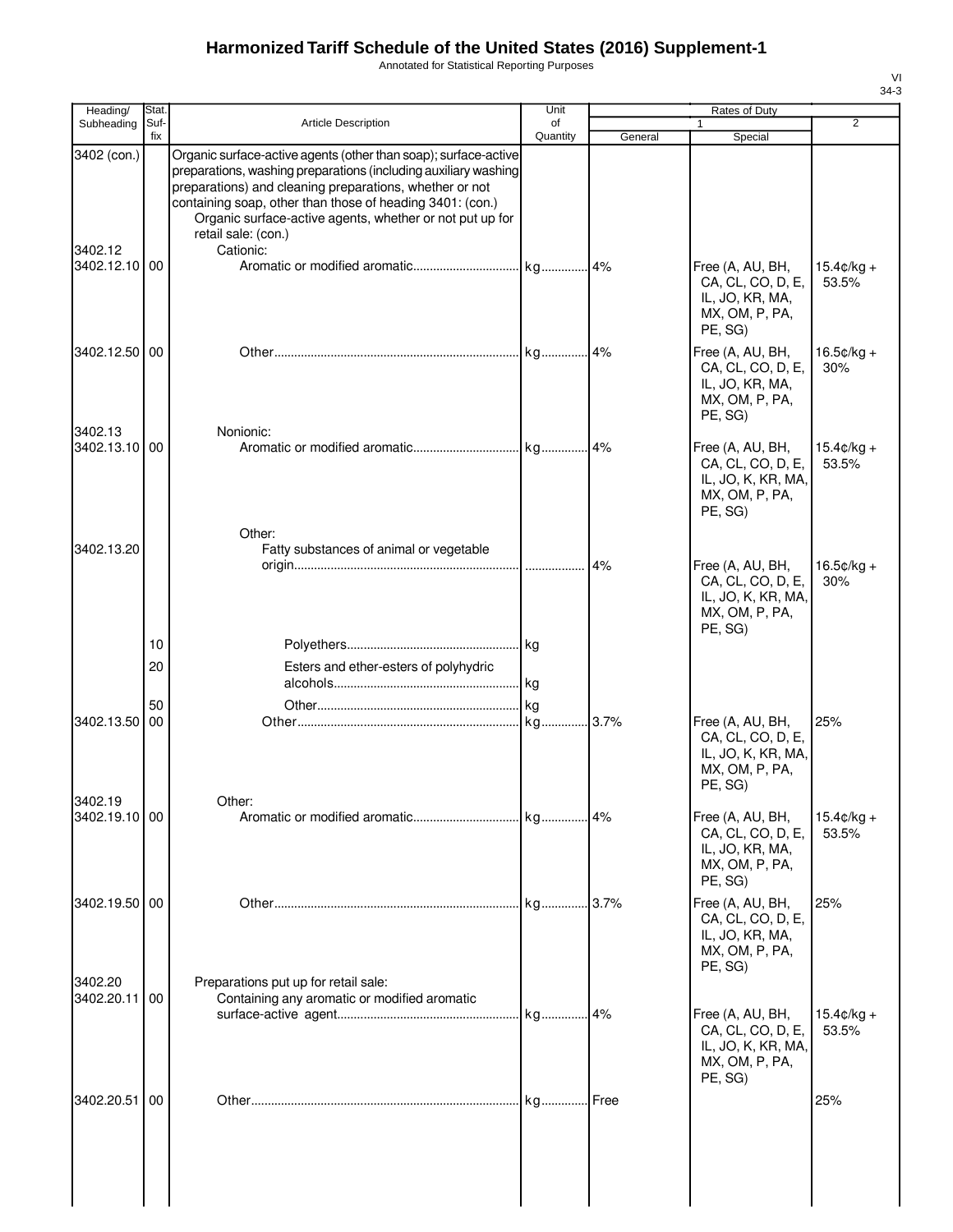Annotated for Statistical Reporting Purposes

| Heading/                 | Stat. |                                                                                                                                                                                                                                                            | Unit     |         |                                                                                          |                               |
|--------------------------|-------|------------------------------------------------------------------------------------------------------------------------------------------------------------------------------------------------------------------------------------------------------------|----------|---------|------------------------------------------------------------------------------------------|-------------------------------|
| Subheading               | Suf-  | Article Description                                                                                                                                                                                                                                        | of       |         | Rates of Duty<br>1                                                                       | $\overline{2}$                |
| 3402 (con.)              | fix   | Organic surface-active agents (other than soap); surface-active<br>preparations, washing preparations (including auxiliary washing<br>preparations) and cleaning preparations, whether or not<br>containing soap, other than those of heading 3401: (con.) | Quantity | General | Special                                                                                  |                               |
| 3402.90<br>3402.90.10 00 |       | Other:                                                                                                                                                                                                                                                     |          |         | Free (A, AU, BH,<br>CA, CL, CO, D, E,<br>IL, JO, KR, MA,<br>MX, OM, P, PA,<br>PE, SG)    | $15.4 \text{c/kg} +$<br>53.5% |
| 3402.90.30 00            |       | Other:<br>Containing any aromatic or modified aromatic                                                                                                                                                                                                     |          |         | Free (A, AU, BH,<br>CA, CL, CO, D, E,<br>IL, JO, KR, MA,<br>MX, OM, P, PA,<br>PE, SG)    | $15.4$ ¢/kg +<br>44.5%        |
| 3402.90.50               | 10    |                                                                                                                                                                                                                                                            |          |         | Free (A, AU, BH,<br>CA, CL, CO, D, E,<br>IL, JO, KR, L, MA,<br>MX, OM, P, PA,<br>PE, SG) | 25%                           |
|                          |       |                                                                                                                                                                                                                                                            |          |         |                                                                                          |                               |
|                          | 30    |                                                                                                                                                                                                                                                            |          |         |                                                                                          |                               |
|                          | 50    |                                                                                                                                                                                                                                                            |          |         |                                                                                          |                               |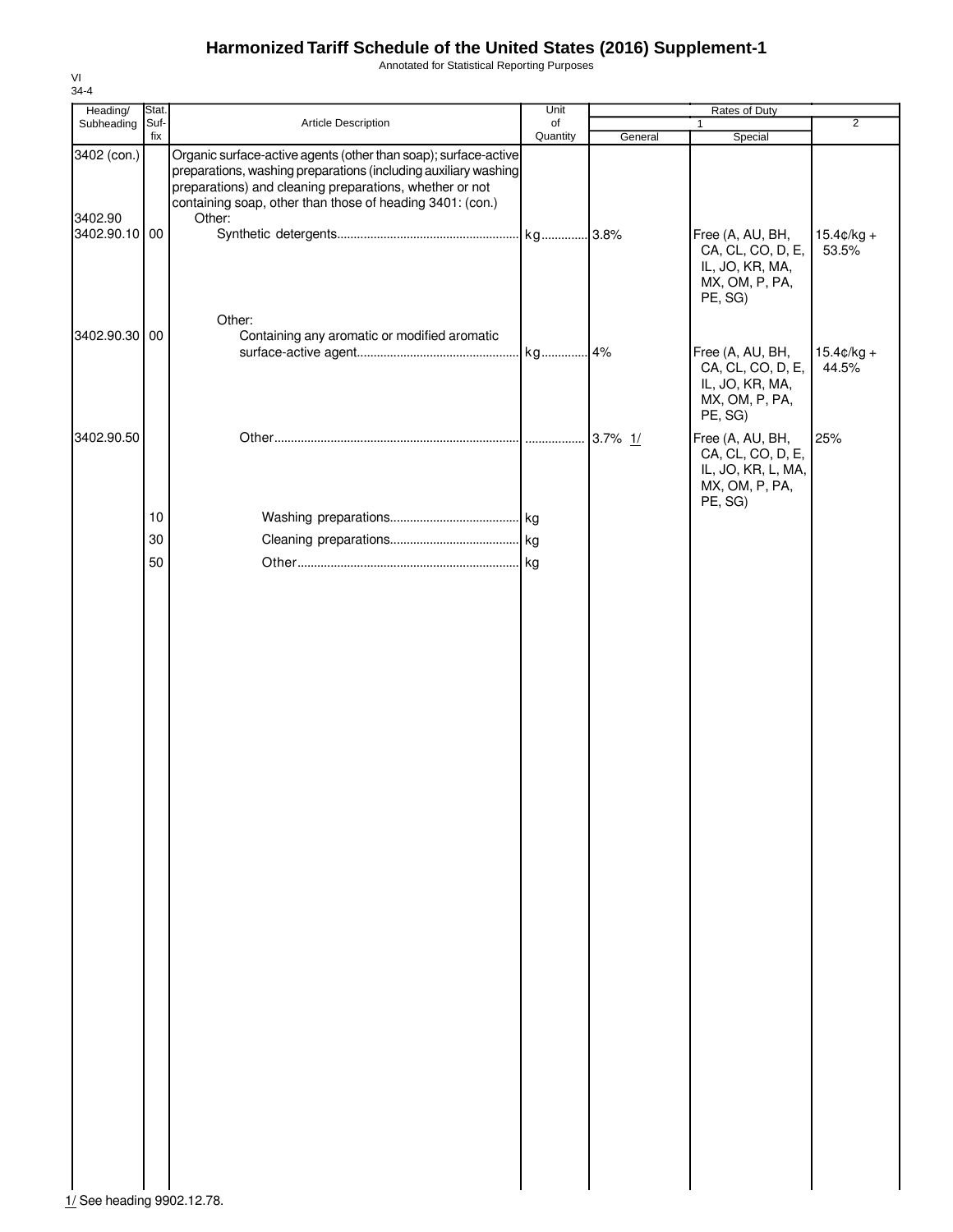Annotated for Statistical Reporting Purposes

| Heading/                                  | Stat.       |                                                                                                                                                                                                                                                                                                                                                                                                                                                                                                                                                                                | Unit           |         | Rates of Duty                                                                          |                               |
|-------------------------------------------|-------------|--------------------------------------------------------------------------------------------------------------------------------------------------------------------------------------------------------------------------------------------------------------------------------------------------------------------------------------------------------------------------------------------------------------------------------------------------------------------------------------------------------------------------------------------------------------------------------|----------------|---------|----------------------------------------------------------------------------------------|-------------------------------|
| Subheading                                | Suf-<br>fix | <b>Article Description</b>                                                                                                                                                                                                                                                                                                                                                                                                                                                                                                                                                     | of<br>Quantity | General | Special                                                                                | 2                             |
| 3403                                      |             | Lubricating preparations (including cutting-oil preparations,<br>bolt or nut release preparations, antirust or anticorrosion<br>preparations and mold release preparations, based on<br>lubricants) and preparations of a kind used for the oil or grease<br>treatment of textile materials, leather, furskins or other<br>materials, but excluding preparations containing, as basic<br>constituents, 70 percent or more by weight of petroleum oils<br>or oils obtained from bituminous minerals:<br>Containing petroleum oils or oils obtained from bituminous<br>minerals: |                |         |                                                                                        |                               |
| 3403.11                                   |             | Preparations for the treatment of textile materials,<br>leather, furskins or other materials:<br>Preparations for the treatment of textile materials:                                                                                                                                                                                                                                                                                                                                                                                                                          |                |         |                                                                                        |                               |
| 3403.11.20                                | 00          | Containing 50 percent or more by weight of<br>petroleum oils or of oils obtained from                                                                                                                                                                                                                                                                                                                                                                                                                                                                                          | liters 0.2%    |         | Free (A+, AU, BH,<br>CA, CL, CO, D, E,<br>IL, JO, KR, MA,<br>MX, OM, P, PA,<br>PE, SG) | 0.4%                          |
| 3403.11.40 00                             |             |                                                                                                                                                                                                                                                                                                                                                                                                                                                                                                                                                                                |                |         | Free (A, AU, BH,<br>CA, CL, CO, D, E,<br>IL, JO, KR, MA,<br>MX, OM, P, PA,<br>PE, SG)  | $15.4 \text{c/kg} +$<br>49.5% |
| 3403.11.50 00<br>3403.19<br>3403.19.10 00 |             | Other:<br>Containing 50 percent or more by weight of                                                                                                                                                                                                                                                                                                                                                                                                                                                                                                                           |                |         | Free (A, AU, BH,<br>CA, CL, CO, D, E,<br>IL, JO, KR, MA,<br>MX, OM, P, PA,<br>PE, SG)  | 25%                           |
|                                           |             | petroleum oils or of oils obtained from bituminous                                                                                                                                                                                                                                                                                                                                                                                                                                                                                                                             | liters 0.2%    |         | Free (A+, AU, BH,<br>CA, CL, CO, D, E,<br>IL, JO, KR, MA,<br>MX, OM, P, PA,<br>PE, SG) | 0.4%                          |
| 3403.19.50<br>3403.91                     | 00          | Other:                                                                                                                                                                                                                                                                                                                                                                                                                                                                                                                                                                         | kg             | 5.8%    | Free (A, AU, BH,<br>CA, CL, CO, D, E,<br>IL, JO, KR, MA,<br>MX, OM, P, PA,<br>PE, SG)  | 20%                           |
|                                           |             | Preparations for the treatment of textile materials,<br>leather, furskins or other materials:                                                                                                                                                                                                                                                                                                                                                                                                                                                                                  |                |         |                                                                                        |                               |
| 3403.91.10 00                             |             | Preparations for the treatment of textile                                                                                                                                                                                                                                                                                                                                                                                                                                                                                                                                      |                | . 6%    | Free (A, AU, BH,<br>CA, CL, CO, D, E,<br>IL, JO, KR, MA,<br>MX, OM, P, PA,<br>PE. SG)  | 25%                           |
| 3403.91.50 00                             |             |                                                                                                                                                                                                                                                                                                                                                                                                                                                                                                                                                                                | kg             | 6.5%    | Free (A+, AU, BH,<br>CA, CL, CO, D, E,<br>IL, JO, KR, MA,<br>MX, OM, P, PA,<br>PE, SG) | 30%                           |
| 3403.99.00 00                             |             |                                                                                                                                                                                                                                                                                                                                                                                                                                                                                                                                                                                | ka             | 6.5%    | Free (A+, AU, BH,<br>CA, CL, CO, D, E,<br>IL, JO, KR, MA,<br>MX, OM, P, PA,<br>PE, SG) | 30%                           |